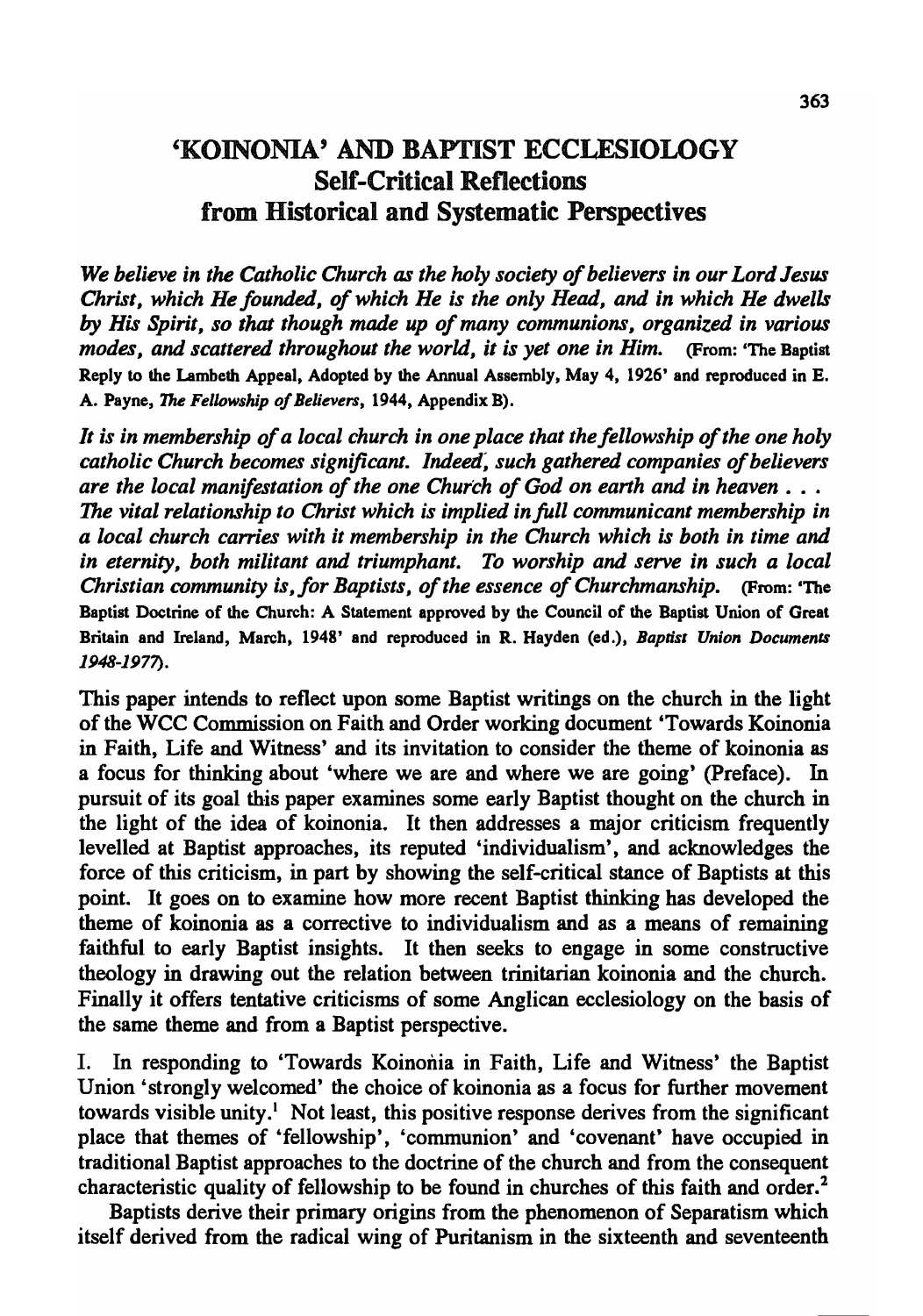centuries. It is probable, and a much debated point, that they were also influenced in part by continental Anabaptism, though the historical link is not so clearly demonstrable here as in the case of Separatism.<sup>3</sup> At the beginning of the demonstrable here as in the case of Separatism.<sup>3</sup> seventeenth century, the Separatist church founded at Gainsborough in 1606, from which the 'Pilgrim Fathers' emerged, gave rise to a group which followed the logic of separatism to a further conclusion, namely the renunciation of infant baptism in favour of the baptism of believers. This was accompanied by the rejection of church-state ties in favour of full religious liberty, also a position to which Separatism as a whole had not come. It may be said, therefore, with some justice that liberty and evangelism are the twin pillars on which the Baptist movement is based. 4

Granted these origins, and in the light of the Puritan concern for the scriptural purity and right ordering of the church in the totality of its life, it is not surprising that the distinctive feature of Baptist thought and practice concerned the doctrine and ordering of the church. Keith Clements defines Baptist tradition according to the wider concern of the Reformation churches: 'The central and determinative belief for this tradition is that it is in Jesus Christ himself that God has established his covenant relationship with us, and calls us to live in community with one another and with God'.<sup>5</sup> In reaction to the idea of the church as a great visible institution, centralized and authoritarian, Baptists stressed the invisible church, the company of the elect known to God and which found expression in local companies of believers on the pattern of Matthew 18.20.<sup>6</sup> John Smyth, the founder of the first English Baptist church in Amsterdam in 1609, captures these elements, in language untypically generous for early Separatists and indeed of his own earlier writings, in affirming:

That all penitent and faithful Christians are brethren in the communion of the outward church, wheresoeverthey live, by what name soeverthey are known, which in truth and zeal follow repentance and faith, though compassed with never so many ignorances and infirmities; and we salute them all with a holy kiss, being heartily grieved that we which follow after one faith, and one Spirit, one Lord, and one God, one body, and one baptism, should be rent into so many sects and schisms: and that only for matters of less moment?

According to the Baptist reading of Scripture, the basis of the early church was partnership in which there was difference of function but not ecclesiastical hierarchy. Baptists had a deep seriousness about the doctrine of the church. The church was not a corporation but a fellowship, not a national society but a community.<sup>8</sup> Early Christianity was a social reality; a unique form of community life was built up within it in which the middle wall of partition was broken down. The sub-apostolic church failed to preserve these features. 9

The primary ecclesiological concern of the early Baptists was faithfulness to Scripture. The church was to be ordered according to the New Testament pattern and this was conceived in unambiguous and for the most part inflexible terms. We look in vain therefore for the early Baptists to begin their reflection on the church where we would begin. Although orthodoxly trinitarian, the undoubted potential of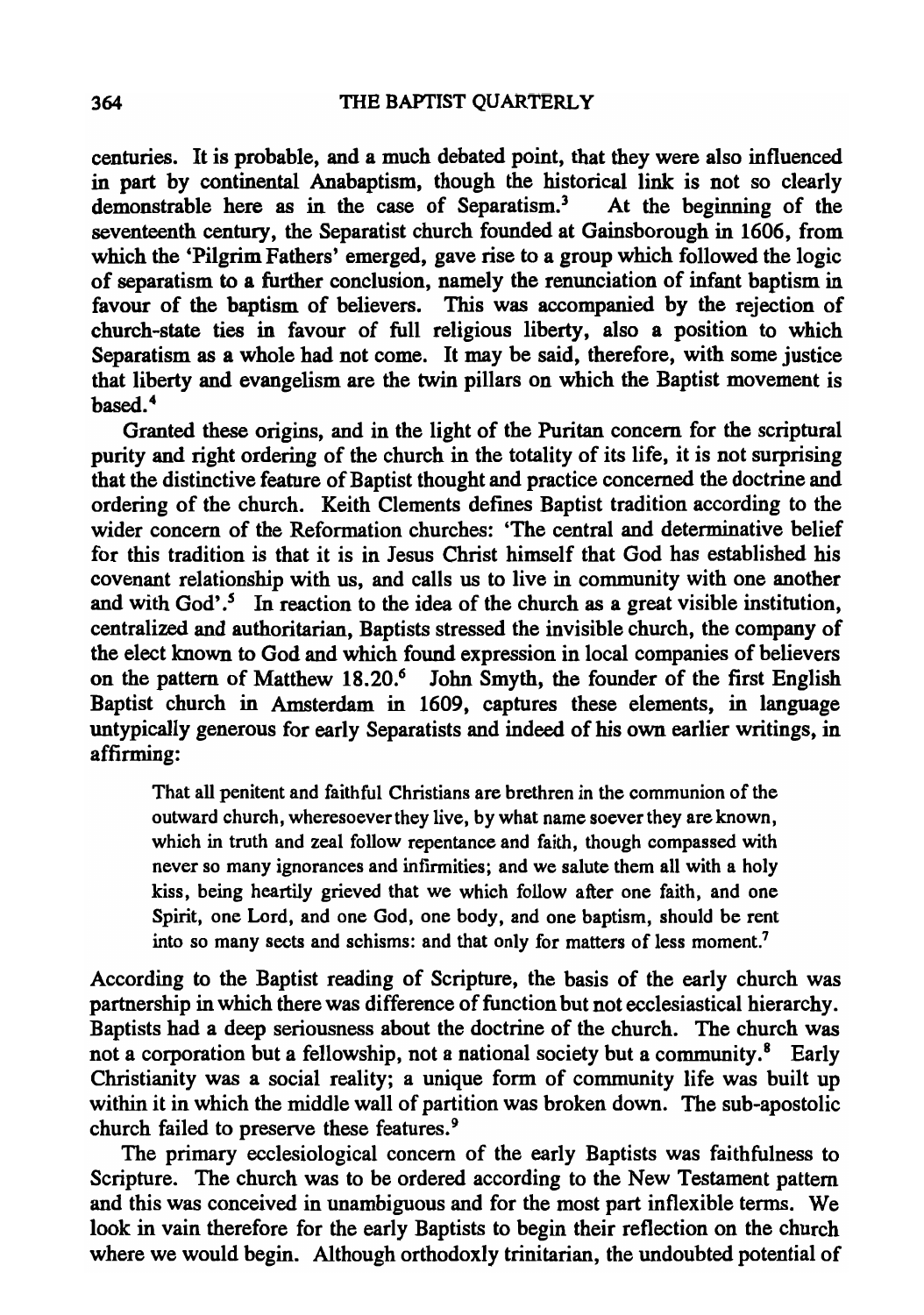this doctrine for a congregationalist ecclesiology remained unexploited. Although keen to win converts, the idea of mission as a starting point for reflection on the church remained undeveloped. As did all Puritans,<sup>10</sup> Baptists identified the church with the kingdom and therefore exalted their own way of being the church to a place of supreme importance. The church was Christ's spiritual kingdom.

In place of these insights of the contemporary theological consensus, the early Baptists began with the local congregation as a covenanted and committed band of believers determined to reproduce in their world the church which they believed they found in the New Testament. Modem British Baptists would take a more nuanced view of the extent to which this is possible. They would agree with the judgment that: 'Most modem Biblical scholarship of whatever tradition would hold the view that the New Testament contains hints of more than one type of Church polity ... While there are undoubtedly in the New Testament evidences of a church order that we now characterize by the name Independency, there are also indications that lend support to some form of connexional organization, and even to some form of episcopal order, understood in the broadest sense'.<sup>11</sup> The congregational order is one legitimate way among others of expressing the fundamental idea of the  $\mu$ church.<sup>12</sup> Despite this, the Baptist insistence would be that the theology of the New Testament, of which the early church's practice was an expression at a particularly formative point of history, still points in the general direction urged by the early Baptists and that their fundamental insights hold good.

Early Baptist ecclesiology, as we have seen, began 'from below'. This is its strength and its weakness. According to Dakin: 'Baptists start all their organization from the local church and it is this which causes our difficulties'.<sup>13</sup> As a counterbalance to this, it must also be argued that the desire for a wider fellowship was present from the beginning. Early Baptists were conscious of the dangers of isolation and sought to guard against this by developing associations.14 The deeply rooted concept of communion between the saints in the local church was extended to a similar relationship between the churches.<sup>15</sup> The need for inter-church communion is routinely expounded in early confessions and often rehearsed in modern Baptist statements on the church.<sup>16</sup> The theological logic proceeds by analogy from the local church and can be seen most clearly in the beginnings of the Abingdon Association. There is the same relationship between the churches as exists between the members of particular churches. Churches should 'hold firm communion' with each other for the sake of mutual correction, to prove their love to all the saints, to work and pray together, to quicken the lukewarm, help those in need, give counsel in doubtful matters and convince the world by showing the signs of being true churches of Christ.17 The first Particular Baptist Confession of 1644 declared in Article 47 that the congregations should walk together 'as members of one body in the common faith under Christ their onely head'.<sup>18</sup> Associations of Baptist churches therefore developed early and accorded great spiritual authority to assemblies while consistently insisting that the acceptance of decisions by the particular churches must be voluntary.19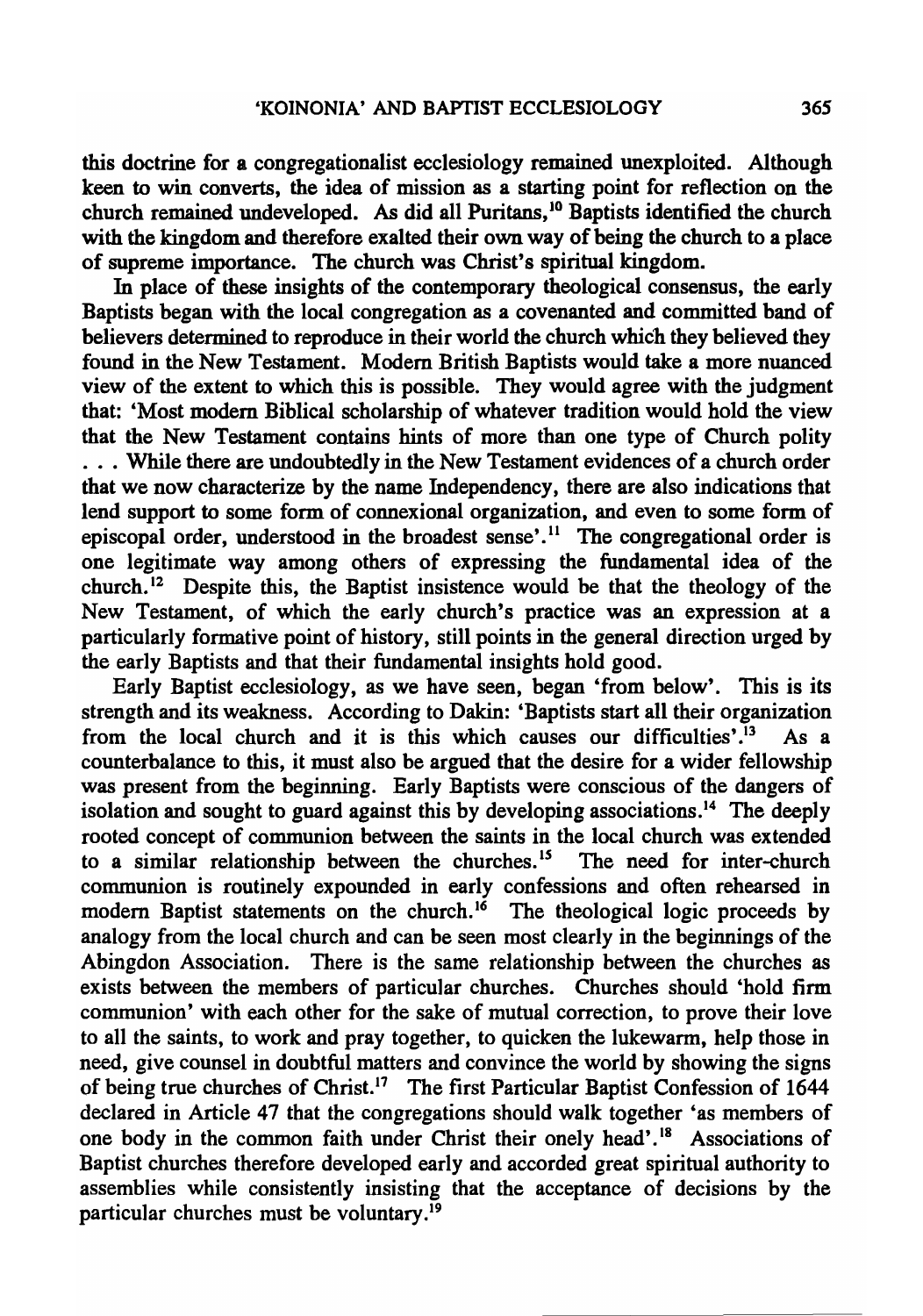. . . from the seventeenth century Baptist have regarded the visible church as fmding expression in local communities of believers who constitute themselves churches by the election of officers, the observance of Baptism and the Lord's Supper, and Christian discipline, and who find an extension and expression of their life in free association, first, with other groups of their own faith and order, but also with other groups of Christians loyal to the central truths of the apostolic Gospel. This, in outline, is the Baptist doctrine of the Church as visible 20

Whereas the earliest Baptist confessions began their ecclesiology from below, it is noteworthy that from the 1670s there was a shift in Baptist confessions from starting with the local and working outwards to starting with the catholic church throughout the world.21 These were the years of persecution and discrimination in which Baptists were becoming more conscious of their solidarity with other Christians, especially with Presbyterians and Congregationalists.<sup>22</sup> It is this more catholic approach which is reflected in the citation from the 1926 statement which heads this paper and was reiterated in the 1948 statement on 'The Baptist Doctrine of the  $Church'$ .<sup>23</sup>

A further point is worth making concerning early Baptist ecclesiology and it relates to the ideal of a 'progressive covenant'<sup>24</sup> or the Separatist doctrine of 'further light'.<sup>25</sup> Baptists developed in the first instance from the Separatist congregation founded at Gainsborough under the leadership of John Smyth and associated with Thomas Helwys and John Robinson. This church was constituted as follows: 'As the Lord's free people, they joined themselves by a covenant of the Lord into a church estate, in the fellowship of the gospel, to walk in all His ways, made known or to be made known unto them'.<sup>26</sup> It ought to be clear from this that in principle Baptists are open to development, are not confessionalist and are theologically malleable, provided only they are convinced from the Scriptures, that more light and truth has broken forth. If it is the case that the 1670s witness a supplementing of an ecclesiology 'from below' by one 'from above', it is entirely consistent with this tendency. Within ecumenical discussion the same principle applies and Baptists remain open to change. It is in the area of catholicity that they perhaps have most to learn. 'Many of our modem developments - within the Baptist denomination and also in the wider ecumenical movement - are attempts, blundering perhaps, but sincere, to express in better fashion [the] New Testament conception of unity and to get away from the narrowness and poverty of an exaggerated and degenerate independency'. <sup>27</sup>

lI. It is to this latter point that we now turn: the tendency of Baptists to individualism and isolationism. Despite the aspirations towards a wider communion expressed in early Baptist life, Barrie White has pointed out that: 'Across three and a half centuries, if Baptists have had to choose between the independence of the local church and cooperation in fellowship with an association, they have chosen independence'.<sup>28</sup> It is surely also not without significance that the articles in early Baptist confessions dealing with association were routinely borrowed from somebody else's confessions, prompting the suspicion that there might not be the same intensity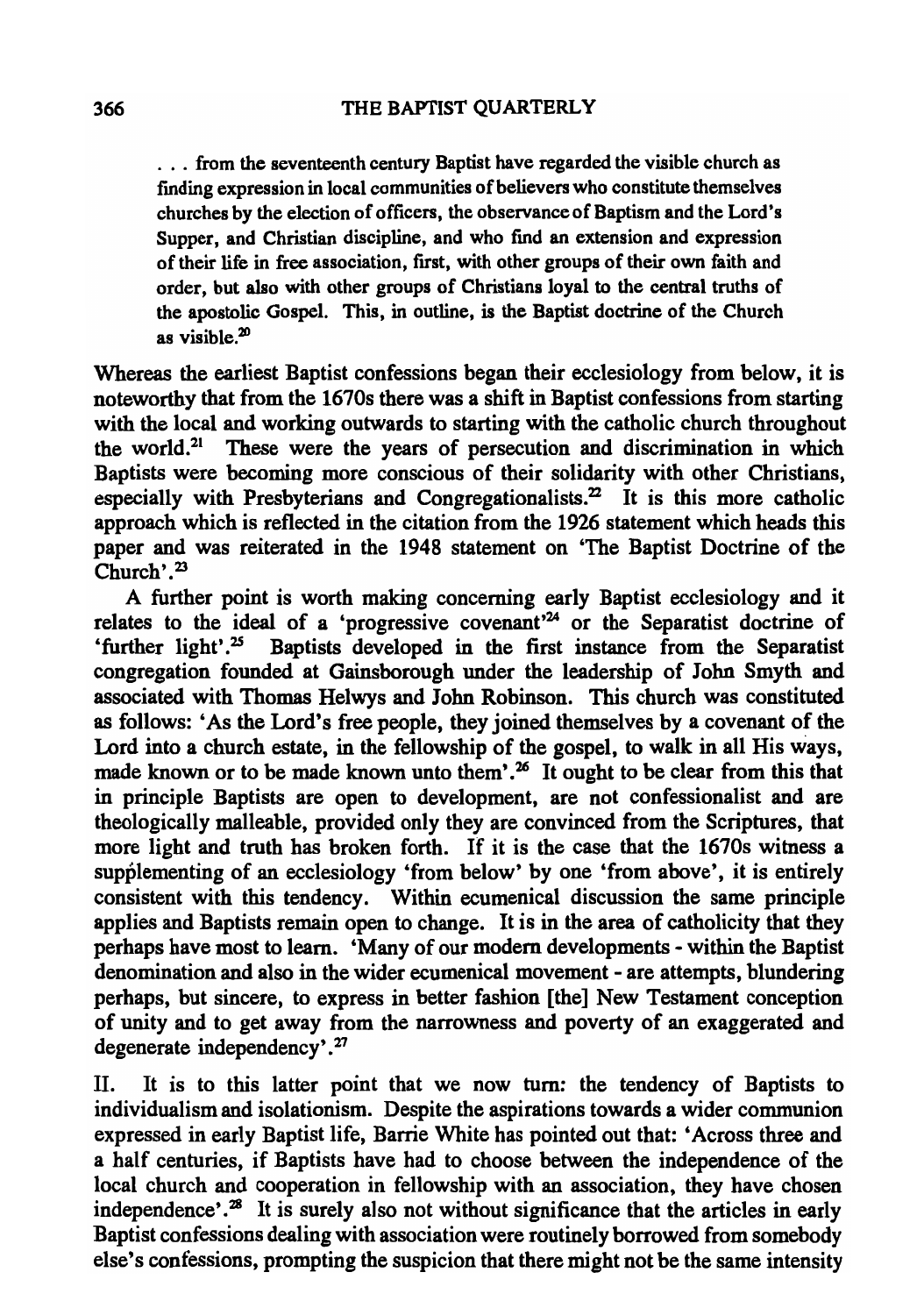or creativity of conviction among Baptists at these points!<sup>29</sup>

Within recent Baptist literature there is reflected a grave concern over this criticism. The high Baptist ideals of independency<sup>30</sup> can lead to living without due reference to other churches. It is recognized that when the Baptist way fails it fails lamentably.3l In his book The *Life and Faith of the Baptists,* Wheeler Robinson swiftly identified the weakness of individualism. He described Baptists as the extreme representatives of Protestant individualism.32 Their religious individualism is what gave them their passion for liberty<sup>33</sup> and their weakness is the reverse of their strength. The much-prized independence of the local church is the safeguard of liberty, but it can also become a form of selfishness alien to the Spirit of the Body of Christ. The churches are not self-sufficient.<sup>34</sup> There is a one-sided emphasis on the human response of faith in baptism so that it becomes possible to talk of faith as if it occurred in a vacuum and as if its unitary products then came together to form a church. Such a view ignores the fact that individuality and sociality grow together. The need of Baptists therefore is to discover a nobler church-consciousness.<sup>35</sup> They suffer from the lack of a connexional system.<sup>36</sup> Robinson stressed the church as arising from personal communion with God and as the community of the regenerate.<sup>37</sup> Baptists rejected institutional sacramentalism in favour of community.<sup>38</sup> Conversion leads to the discovery of God in others, to the social dimension.<sup>39</sup> Members do not join the church, they constitute it as a society of men and women drawn together by common convictions and needs and entering into a social experience of the Christian faith for which their individual experience has prepared them.<sup>40</sup> The emphasis is on the life of the Spirit rather than outer forms, on the presence of Christ in the midst as that which lends awe and mystery.<sup>41</sup>

Other Baptist writers agree on the temptation towards individualism. Walton argued that individualism invaded the church in the eighteenth century in the wake of the Enlightenment.42 Skoglund likewise traced its origins in American Baptist life to the writings of Locke and to Jeffersonian democracy. He sees it expressed in American Baptist history in extreme localism. 'When it is convenient, Baptists confess their relationship to others, at least in a "spiritual", holy catholic church that is one, but when confronted with the challenge to make a spiritual confession a visible reality Baptists quickly retreat into the isolation of local church autonomy'. 43 Baptists have at times made the local congregation the only visible manifestation of the church and so have adopted an unbiblical and unhistorical view of the church.44

Yet Gordon Martin has claimed that individualism is inherently excluded from the Baptist understanding of the church because the church comprises believers and Christ.<sup>45</sup> Henry Cook argued that the stress on the prophetic function of the church had led to neglect of the sense of living partnership in the Body of Christ. The church had been made into a help rather than a necessity of the spiritual life.<sup>46</sup> Yet the church is properly to be seen as a unique, living organism.<sup>47</sup> The significance of Peter's confession at Caesarea Philippi was not to do with the primacy of Peter nor even with the content of his confession alone but rather with the confessing disciple, and those who follow after who are the rock upon which the church can be built.<sup>48</sup> The word 'catholic' was meant to be inclusive of all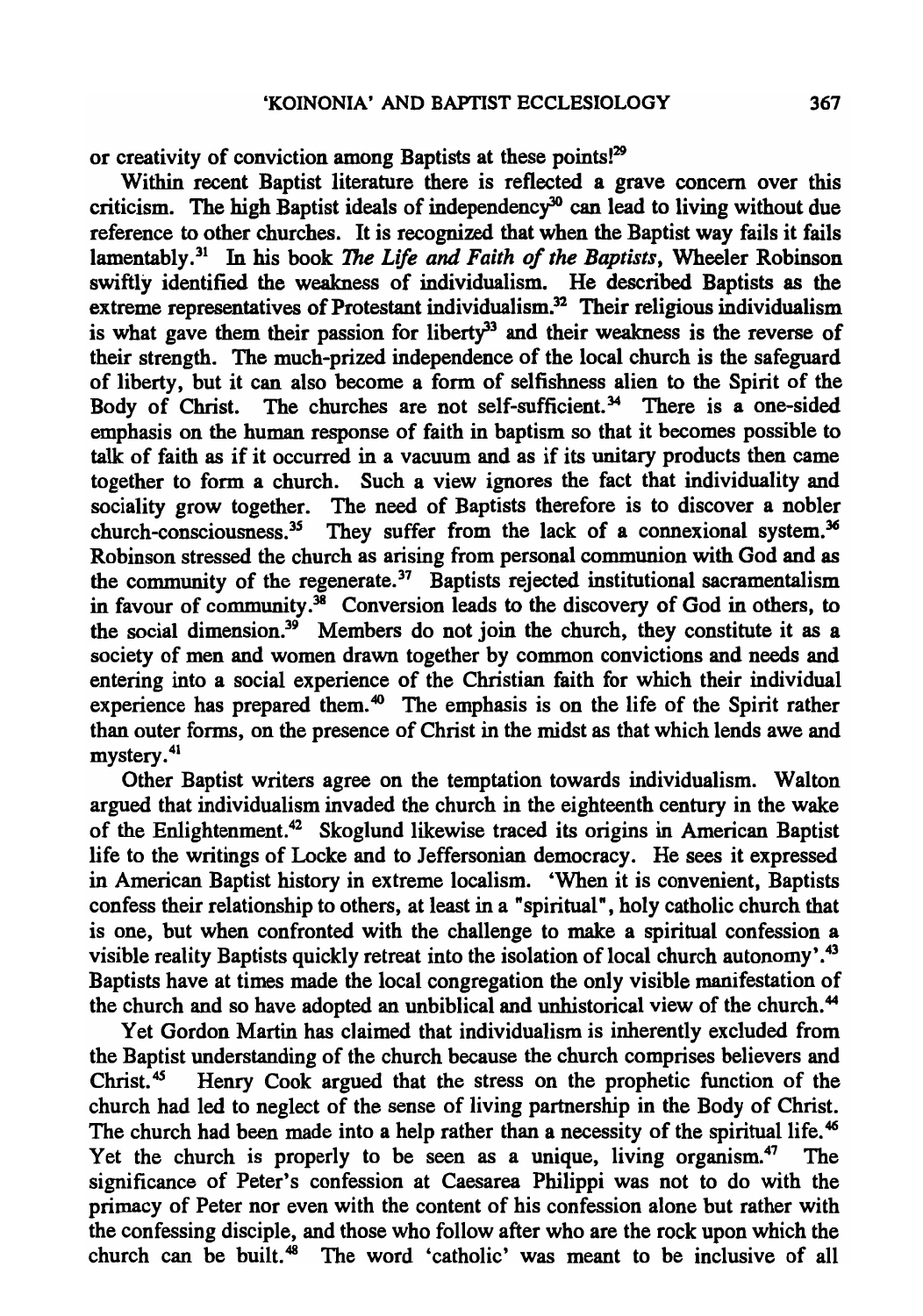confessing disciples and yet had been made an instrument of exclusion.<sup>49</sup> Unity and diversity are set against each other, but properly they interpenetrate. Religious differences go to the roots of human personalities and are ordained by God, so Christian unity should reflect that of the Godhead which sustains itself in diversity. *so* 

In his programmatic statement for the renewal of Baptist life, R. C. Walton argued the need for that understanding of the church which will chart a course between selfish individualism and being part of a soulless mass.<sup>51</sup> The denomination had drifted off course because it developed an aggressive individualism in place of a unique form of community life.<sup>52</sup> Baptism was to be seen not as an individualistic expression but as a sacrament of the community, an act of God through the church; the Lord's Supper as a community, fellowship meal.<sup>53</sup> In a crucial insight he summarized the early Baptist understanding of the relation of the particular church to the wider church 'as independence in regard to power but not in regard to communion'. 54

It is worthy of note that several books of the modem period are built around the general theme of koinonia. This is true of Payne's The Fellowship of Believers and Walton's The *Gathered Community.* Nowhere is it more clear, however, than in R. L. Child's article 'Ekklesia and Koinonia: An Essay in Understanding'. *ss*  Child, in this highly relevant essay, wished to stress the new element which emerged in the church and which he defined as koinonia. The first church had a term ready to hand to describe itself, namely *ekklesia,* a term which was all the more useful as it had been used consistently of Israel.<sup>56</sup> Yet on its own this term failed to do justice to the newness of the church, its distinctive nature as a sociological innovation in history. To capture this element the word *koinonia,* given in the New Testament a new depth of meaning, was necessary. Child's main point was that the church began as a fellowship, its innermost essence being unity with Christ, a fact which was proclaimed and renewed in the central act of Christian worship. The 'church may be described as ekklesia in the sense that it was a society inheriting and carrying forward elements from the ancient people of God. But before this, it was a koinonia, a distinctive corporate entity which, only when sure of this new reality granted to it by the Spirit in Jesus Christ could take up and use the heritage of the past. The intent of Child's argument is to show that the element of ekklesia, of existence as an external society, may be maintained while the inner reality of koinonia is lost. The actual loss of koinonia through much of the church's history is not unrelated to the neglect of the Holy Spirit. Neither is it insignificant that the rediscovery of both koinonia and of the Spirit coincided with the break-up of the old ecclesiastical order under the impact of the Reformation.<sup>57</sup> The balance between ekklesia and koinonia has been too heavily waited in favour of the former, with concern, for instance, with the safeguarding of the sacraments rather than their venturesome use as means of promoting koinonia. The evidence of the New Testament is that the church emerged as a koinonia of believers united in Christ who then drew freely upon the heritage of the ekklesia in organising itself adequately for the service of its Lord. His ecumenical conclusion is that *qua* ekklesia the church may be variously organized without this being a bar to the koinonia which is the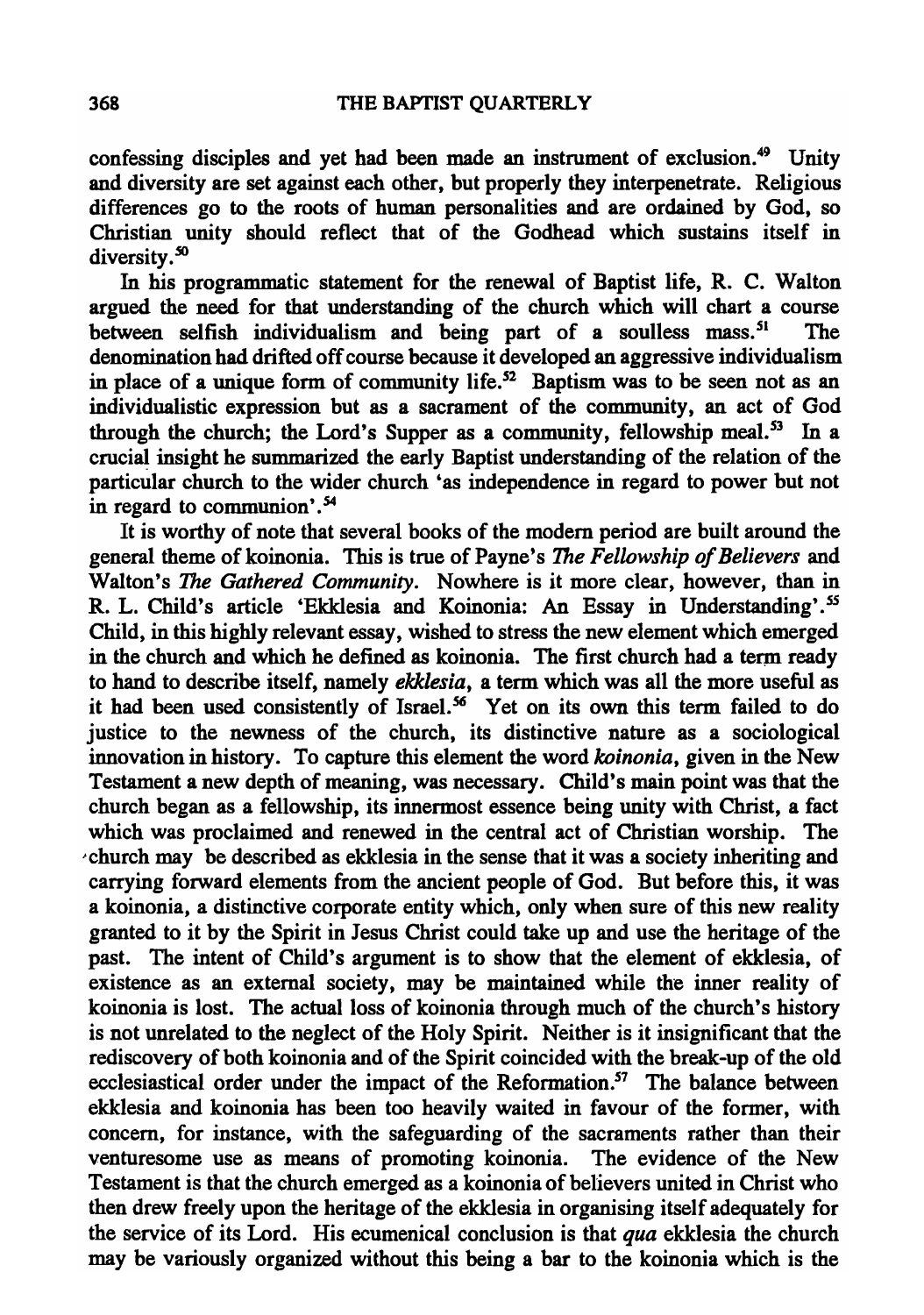church's heart.<sup>58</sup>

In the same way, for Neville Clark, *lwinonia* and *agape* are the key words in understanding the church.

'Our fellowship is with the Father and with his Son Jesus Christ' because there has been granted to us 'participation (koinonia) in the Spirit'. As at Pentecost, it is the corporate sharing in the Holy Spirit that makes the people of God; and the 'fruit of the Spirit is love', that love which is the very nature of God and which has been 'poured into our hearts through the Holy Spirit' . The Church for God is the fellowship of the Spirit, and therefore the fellowship of love. She exists for worship, to offer to the Father the praise which is his due, to glorify his name, to actualize in her own life and being the kingly rule of Christ, to manifest in space-time the reality of the new creation, to be the abiding pledge in history of the transformation of earth in the age to come, to mirror through communion the love that binds together the blessed Trinity.<sup>59</sup>

There can therefore be no question of localism, the omnicompetence of the local congregation or the ultimate authority of the church meeting. Christ is Lord beyond these and this is expressed in association and national assembly.<sup>60</sup> This train of thought has led some Baptists to argue for a more synodical approach to church government with some decision-making delegated 'upwards'. More commonly, respect for the synodical process would be complemented by the insistence that judgments made at the wider level still need to be received and tested by each local community. But this is to present the discussion at its best. In practice there are always those for whom autonomy is to be defined as independence.

Despite this, it is in keeping with the statements indicated that the most recent writings by Baptist authors show a firm grasp of the significance of the church's existence as koinonia. A consistent theme in *A Call· to Mind: Baptist Essays*  Towards a Theology of Commitment<sup>61</sup> is that of the centrality of human relationships and the value of persons (as distinct from individuals). A subsequent volume speaks for itself, *Bound to Love:* The *Covenant Basis of Baptist Life and Mission.* <sup>62</sup>

At the same time, while the concept of the 'fellowship of believers' may rank as the most familiar Baptist characterization of the church, it has drawn criticism from within that same tradition for saying nothing of the church's evangelistic commission.<sup>63</sup> The church, it is argued, is to to be understood both in terms of its constitution and its mission. In its evangelistic mission, the church is constantly drawing into itself those who are not yet believers and yet who are in a creative relationship with the church. The practice of believer's baptism and a strong theology of conversion has led to perpetual Baptist uncertainty concerning the status of children in the church, the point at which, above any others, Baptists see some strength in infant baptism. Some would advocate at these points, the outsider on the way to faith and the presence of the child among the believing community, the rediscovery of the category of the 'catechumenate'. The comment follows that these groups 'are not of the "fellowship of believers" but they are in the fellowship with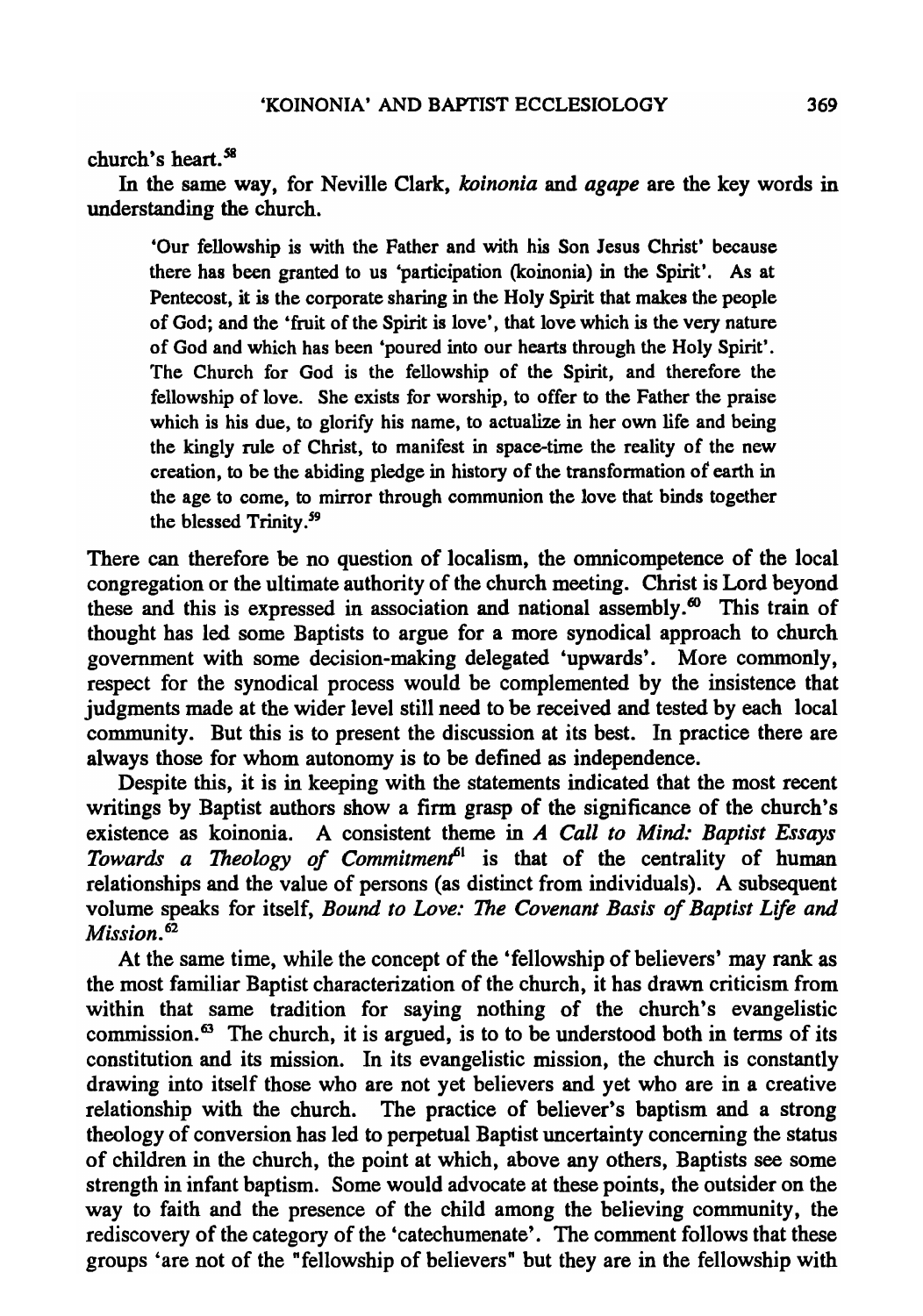believers and it is in the fruition of this relationship, through the operation of the Holy Spirit, that the Church's evangelistic task is brought to consummation. It is because there will always be persons in this tentative, incomplete, yet real relationship whenever the Church is fulfilling her evangelistic task that we cannot rightly think of the Living Church simply as a fellowship of believers. This phrase is at once a theological truth and a theological abstraction'.  $\alpha$  As the church is never without the catechumenate, which may be likened to the womb of the Body, it can never be 'fully understood or comprehensively described without it'. 'The idea that the Church is the fellowship of believers has therefore to be expounded in such a way as to leave no doubt that there is another element in her life besides the fully committed body of believers'.<sup>65</sup> These comments need to be given their full weight. At the same time, a more adequate statement ought to be possible if it is borne in mind that it is the fellowship of believers in and with Christ which is the constituent element in the life of the church. This must inevitably include fellowship with him in his mission and in his presence amongst those whom he is drawing but who have not yet surrendered themselves to him in conscious manner.<sup>66</sup>

It may be established therefore by reference to relatively recent Baptist theology that the theme of koinonia provides from this perspective a viable and fruitful basis for further ecumenical exploration.

Before passing on from OUr historical discussion it is appropriate to comment on the suggestion of 'Towards Koinonia in Faith, Life and Witness' that the Niceno-Constantinopolitan Creed might serve as an ecumenical expression of the koinonia of faith shared by the churches. Although Baptists describe themselves as a 'non-credal' movement, it is a mistake to think that they have always eschewed credal statements or objected to subscribing to them.<sup>67</sup> Not only have Baptists never disowned the contents of the historic creeds, they have occasionally explicitly identified with them.68 In the General Baptist 'Orthodox' Confession of 1678 the Apostles', Nicene and Athanasian Creeds are specifically cited as 'thoroughly to be received and believed'. In keeping with this, the founding gatherings of the Baptist World Alliance in 1905 included the spontaneous recital of the Apostles' Creed.<sup>69</sup>

Ill. Our interest passes at this point from the historical to the systematic and to the ways in which the theme of koinonia, rooted in participation in the life of the Triune God, may from a Baptist or Free Church perspective, serve our ecclesiology. Tim Bradshaw has drawn attention to the 'massive consensus' enjoyed by an 'ecclesiology of spiritual koinonia' which may be wholeheartedly affirmed by Anglicans.<sup>70</sup> The same is happily true for Baptists. The questions however now concern the ways in which this ecclesiology is to be developed and what the distinctive concerns of the traditions will be. I draw here for inspiration upon the article by Miroslav Volf, 'Kirche als Gemeinschaft: Ekklesiologische Uberlegungen aus freikirchlicher Perspektive'.<sup>71</sup> Volf writes as a Pentecostal theologian but cites Baptist and Congregationalist inspiration in addition to that of his own tradition. He is in agreement with the Orthodox claim that the church exists as a reflection and representation of the life of the Trinity. As the one God is a fellowship of divine persons, so the local church is a fellowship of particular persons and the universal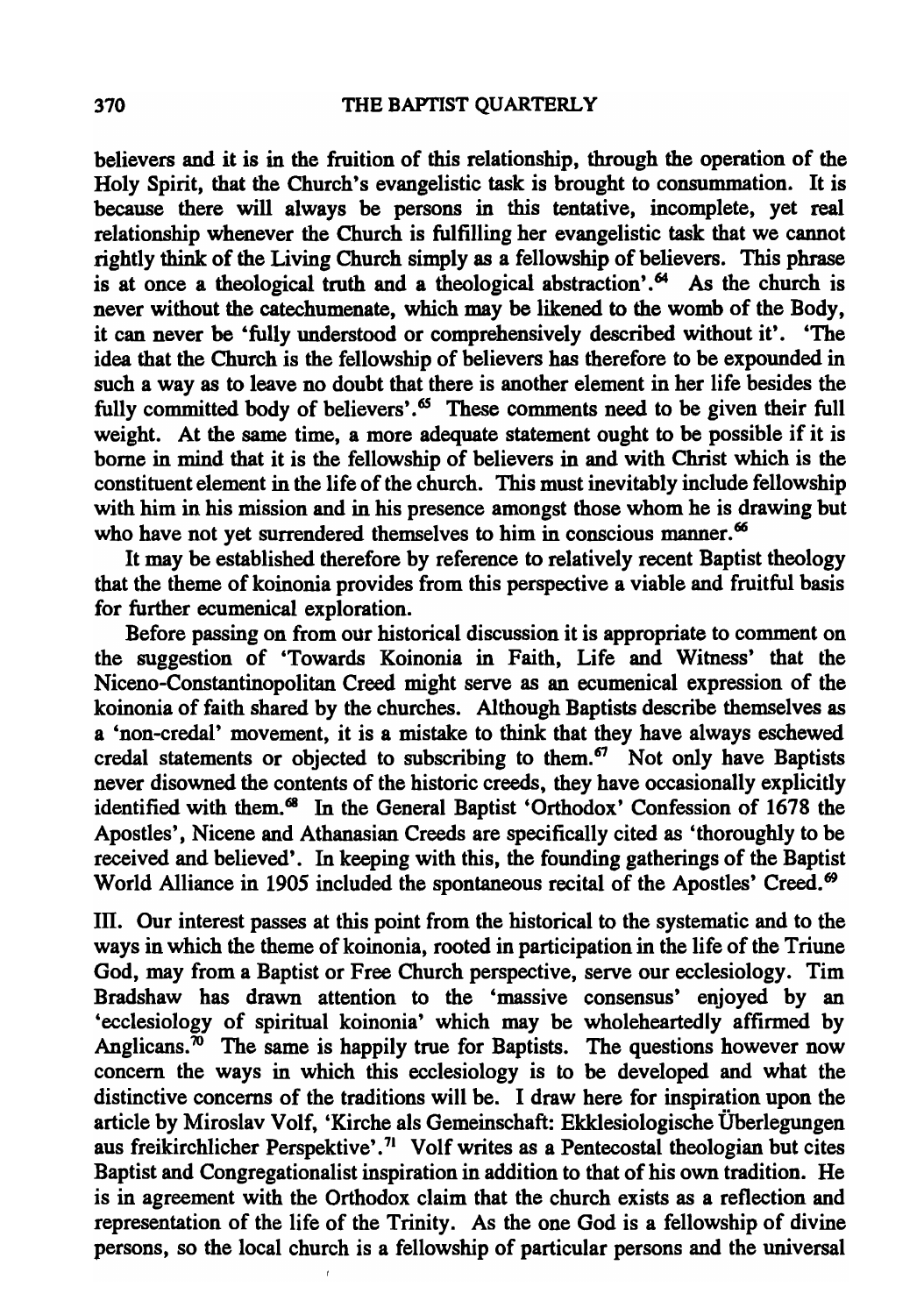church a fellowship of particular churches. From the Pauline teaching of the universal distribution of charismata he builds a theology of the church as pneumatological community - decentralized, participatory, sharing common responsibility for the life of the church in mutual submission, in which the mutuality of charismatic gifting is integrated for the common good through the ministry of those recognized and ordained by the congregation. The ecclesiality of the church consists in the reality of Christ's presence among his people, only after which come ordination and the sacraments.

Of particular interest is his discussion of the 'institutionality' of the church. The *communio sanctorum* is visible only to the degree that the church lives as the *imago trinitatis.* The full experience of the church's integration into the life of God awaits the eschaton but is reflected and illustrated by the present reality of this integration in the church's life. The church is called to be an ikon of the Trinity.<sup>72</sup> Yet this brings us to the issue of institution. Volf rescues this word from its negative associations by understanding it to mean the stable structure of social interaction without which nothing is possible. In this sense, the Trinity is an institution since there is a stable structure of interaction between the divine persons. For the church, therefore, the question is not whether it exists as an institution but what kind of institution it should be.  $\frac{73}{2}$ 

The issues here concern both the distribution of power and whether the cohesion of the institution is externally or internally guaranteed. The distribution of power may be distinguished as between symmetrical-decentralized and asymmetrical -monocentric institutional models. Cohesion may be guaranteed by external forces or by free, internal affirmation. All institutions exist somewhere in the matrix created between asymmetrical-monocentric/externally guaranteed and freely affirmed/symmetrical-decentralized poles. Volfs point is that the Trinity is indeed an institution, but decisively not of the former type. As a fellowship of love God exists according to the latter institutional model. Consequently, to the degree to which the church exists as an hierarchical organization it fails to represent the Trinity. The more the church is characterized by symmetrical-decentralized forms and by freely affirmed integration, the more it corresponds to the trinitarian communion.

Yet here the question is raised as to whether it is possible for a human social entity to achieve stable integration by freely affirmed interaction. To which Volf replies, that this is only possible if such an entity has some cognitive defmition of reciprocal conduct which implies the responsibility of leadership to defme the obligations, rights and tasks of a collectivity, recognising that such definitions will always be open to improvement. 74

Volf spells out the ways in which Free Church Christians, Baptist perhaps more than most, would want to work out the implications of the church's integration into the divine, trinitarian koinonia. His proposals take up in theologically more profound form the essential characteristics of Baptist ecclesiology and ground them afresh. Here we find the concern for relationship, for mutuality, the rejection of domination with the corresponding exercise of 'mono-symmetrical' power, the stress on free participation, the seriousness with which the form of the church is to be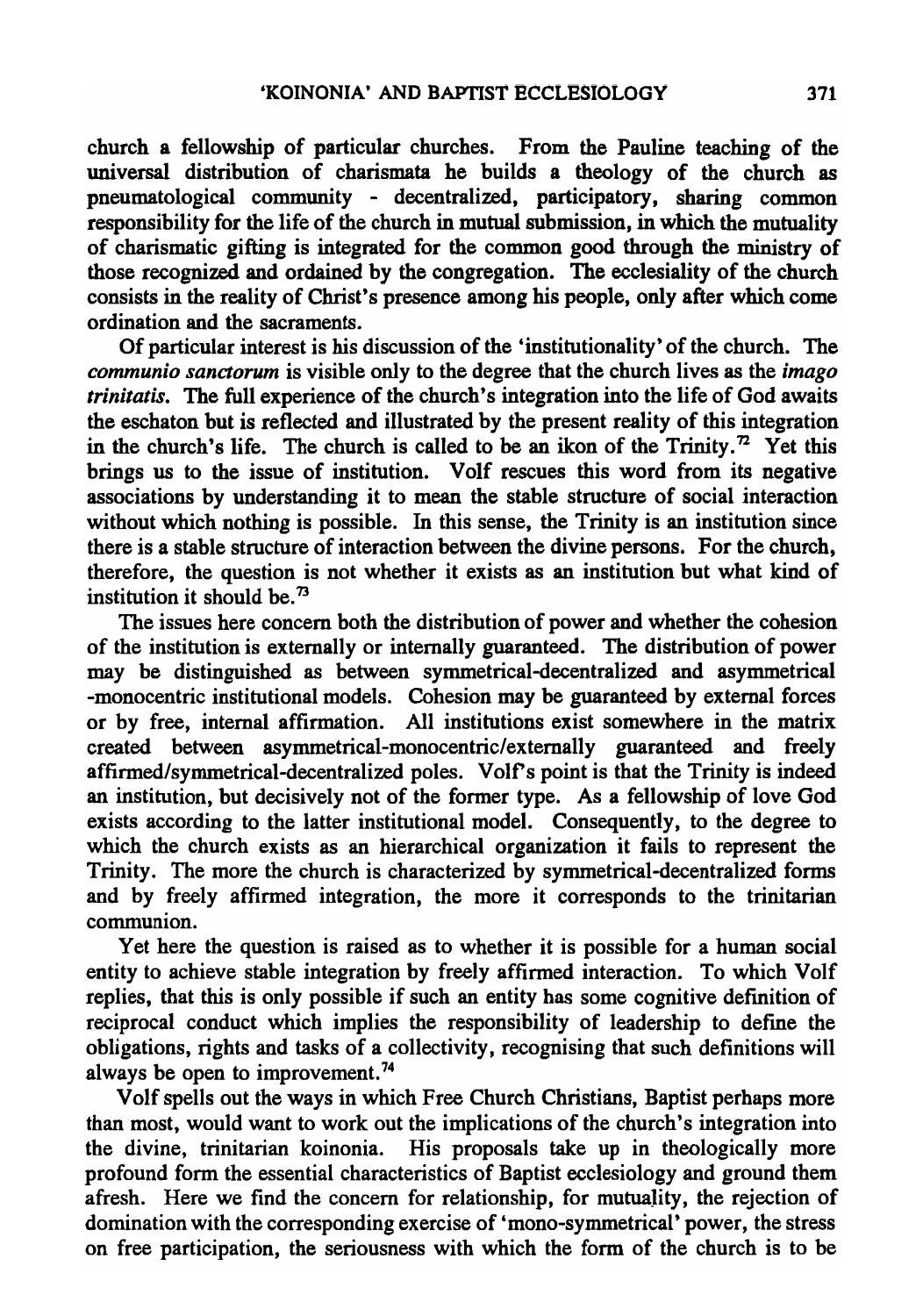treated, all rooted in the centrality of the one crucified and risen Lord, in fellowship with whom the church exists. It is such a model of koinonia for which Baptists will want to strive.

IV. Finally, some tentative reflections are ventured concerning Anglican-Baptist relations in the light of the above. The scope of these comments must of necessity be limited and for the sake of focus, they pick up elements of Tim Bradshaw's exposition in The *Olive Branch: An Evangelical Anglican Doctrine of the Church.* 

It might readily be expected that there is a huge amount of agreement between such an Evangelical Anglican ecclesiology and that of the Baptists. Both are rooted in the Reformed tradition and affirm the priority of the Scriptures, the place of the covenant and the church's existence as the people of God. A Free Church ecclesiology is nearer to this aspect of Anglicanism than that may itself be to the Anglo-Catholic wing of its own communion. This fact is readily evidenced by the easy interaction of evangelicals across the historic divides. as well as by theological discussion and comparison. Two areas are worth singling out for contrast.

It is a characteristic Baptist concern that the form of the church is of considerable importance. The greater willingness to recognize New Testament diversity and for Baptists to speak more modestly of 'the Baptist way of being the church' *,7S* ought not to obscure the fact that Baptists find the form of the church to have its origin in the gospel, with the consequence that the way the church exists is not a lower-order issue in the hierarchy of Christian truths. The structures of the church must be related to the way in which the risen Lord continues to take form in human flesh and blood. The church bodies forth the fullness of Christ.<sup>76</sup> Consequently such issues do not belong to the adiaphora. The institutional form of the church grows out of the divine koinonia, as Volf has sufficiently shown. The very adaptability of the New Testament church (now made visible through scholarship and calling into question earlier Baptist notions of 'blueprints' and 'patterns revealed in the mount'), ought for the Baptist to indicate the great freedom the church may have in relating to its many contexts in ways which pragmatically serve the mission. If this is what Bradshaw means when he speaks of the freedom which pertains to the 'precise pattern' assumed by the church,<sup>77</sup> all well and good. But it ought to be clear from preceding arguments that Baptists believe the institutional forms of the church can serve or obscure the expression of the life of God through the church and so are legitimately the object of constant reappraisal and reform. This is the same area of discussion as between Anabaptists and Reformers. Anabaptists saw the Reformers as 'half-way men' precisely because while affirming the priority of Scripture they were not prepared to reform the inherited mediaeval structures of the church with sufficient rigour or consistency according to scriptural criteria. At this point Baptists would want to extend Bradshaw's argument that the church has authority to reform itself according to the 'principles of the gospel'.<sup>78</sup> For Baptists this would certainly mean that the church is composed of those who confess Christ freely, a need that Bradshaw acknowledges,<sup>79</sup> and that this gospel truth is obscured by the present and long-standing institutional arrangements of the Church of England. For the church to have integrity about who belongs to it and to exercise a wise discernment is not

 $\overline{ }$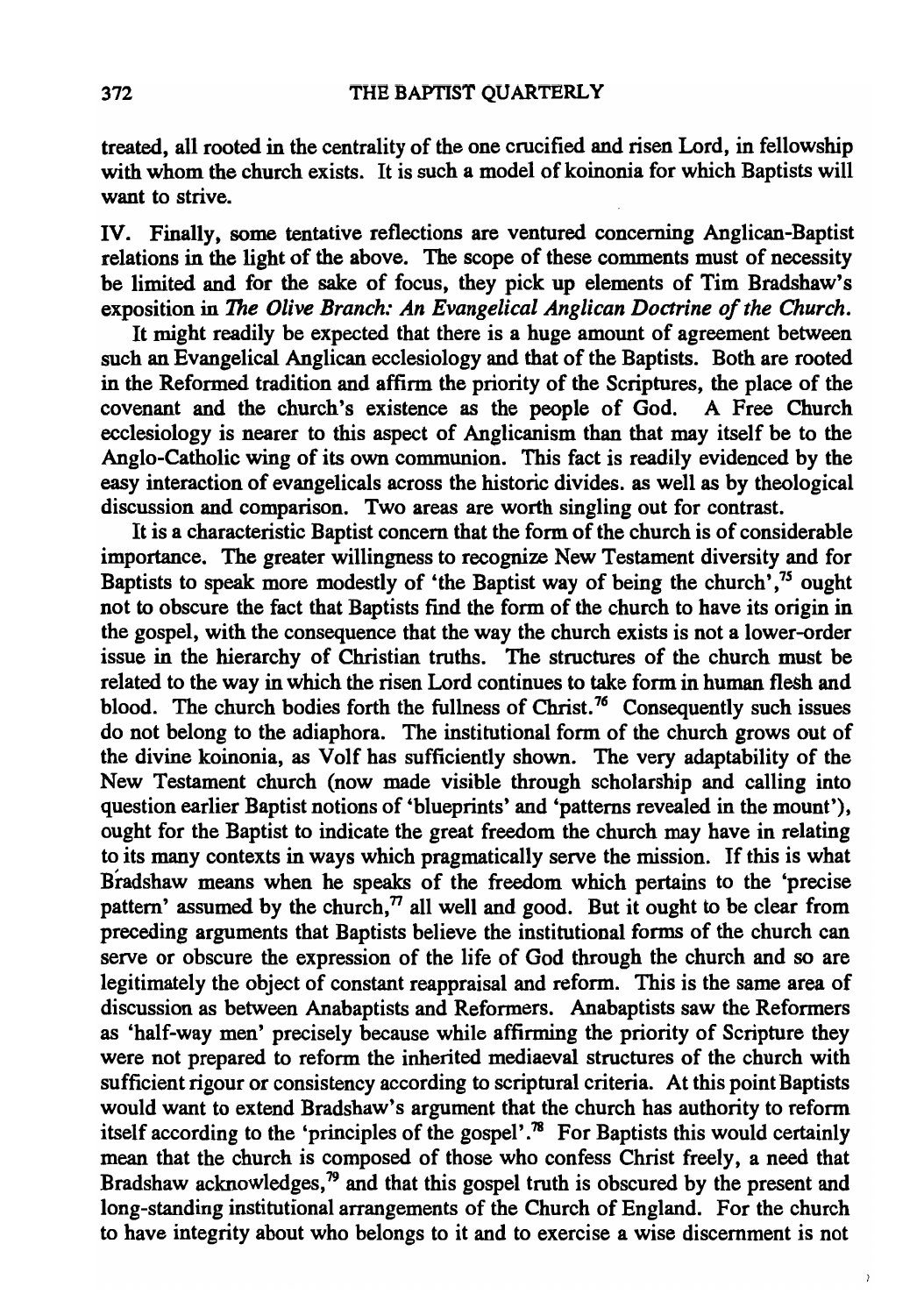to be dismissed by describing this as a 'geiger-counter approach'. From a Baptist perspective it appears that Bradshaw is still wanting to work with two models of church, one of the covenant people enjoying koinonia, the other of a national institution bearing a tenuous and not altogether clear relation to it.<sup>80</sup> The Baptist contention would continue to be that the latter is not truly church and a doctrine of koinonia consistently applied would show this to be the case. In most Anglican writings on this topic theological justification of this arrangement is lacking. Bradshaw's justification appears to be in terms of its just being there as an historically given fact and having some uses.

Nowhere is this more the case than in the existence of the Church of England as the established church. Profound folk-memories among Baptists about the oppressive power of nationalized religion, as well as convictions about church and state, point in a very different direction from the assumption of a benign and happy arrangement in Bradshaw's discussion.<sup>81</sup> To argue that establishment may be justified because the New Testament offers no 'blueprint'<sup>82</sup> for church-state relations is surely only to obscure the point. It is doubtful whether the New Testament offers any kind of 'blueprint' for any matter at all, doctrinal or ethical. This does not prevent there being a basic perspicuity to the biblical witness, as Bradshaw is very keen at other points to affirm. When Jesus proclaimed 'my kingdom is not of this world' he was directly approaching this issue, not claiming that his kingdom made no impact upon the social and political realms, but that it operated in a fundamentally different way from the coercive and fallen structures of human domination. It is this 'otherness' which establishment obscures in the mistaken belief that the alliance of church and state is somehow necessary to incarnate the fact that God is the 'God of society'.<sup>83</sup> It is precisely this false view of mission which Baptists would wish to question.

It is increasingly possible for Baptists to conceive of a functional, non-coercive episcopacy and of Christian initiation as a process which in the conscientiously informed eyes of some includes infant baptism. These no longer form insuperable barriers to some form of mutual, formal recognition. But it also increasingly appears that the greatest hurdle to such recognition is the alliance of church and state in a way which conflicts, in Baptist eyes, with the authentic existence of the church.<sup>84</sup> The whole notion of Christendom, and its vestiges in the Western world, requires a more self-critical critique or a more penetrating theological justification than is offered by Bradshaw. It is clear that at this point Anglicans and Baptists need to understand each other much better and this would be a good area for further discussion.

## **NOTES**

- $\mathbf{1}$ 'Towards Koinonia in Faith Life and Witness: Comments offered by the Baptist Union of Great Britain' (Unpublished paper of the Worship and Doctrine Commission of the Baptist Union) p.l.
- 2 G. W. Martin, *The Church: A Baptist View,*  1976, p.lS.
- 3 The present state of this debate is summarized by K. R. Manley 'Origins of the Baptists: The Case for Development from Puritanism -Separatism' in W. H. Brackney and R. J. Burke (eds), *Faith, life* and *Witness: The Papers of the Study* and *Research Division of the Baptist*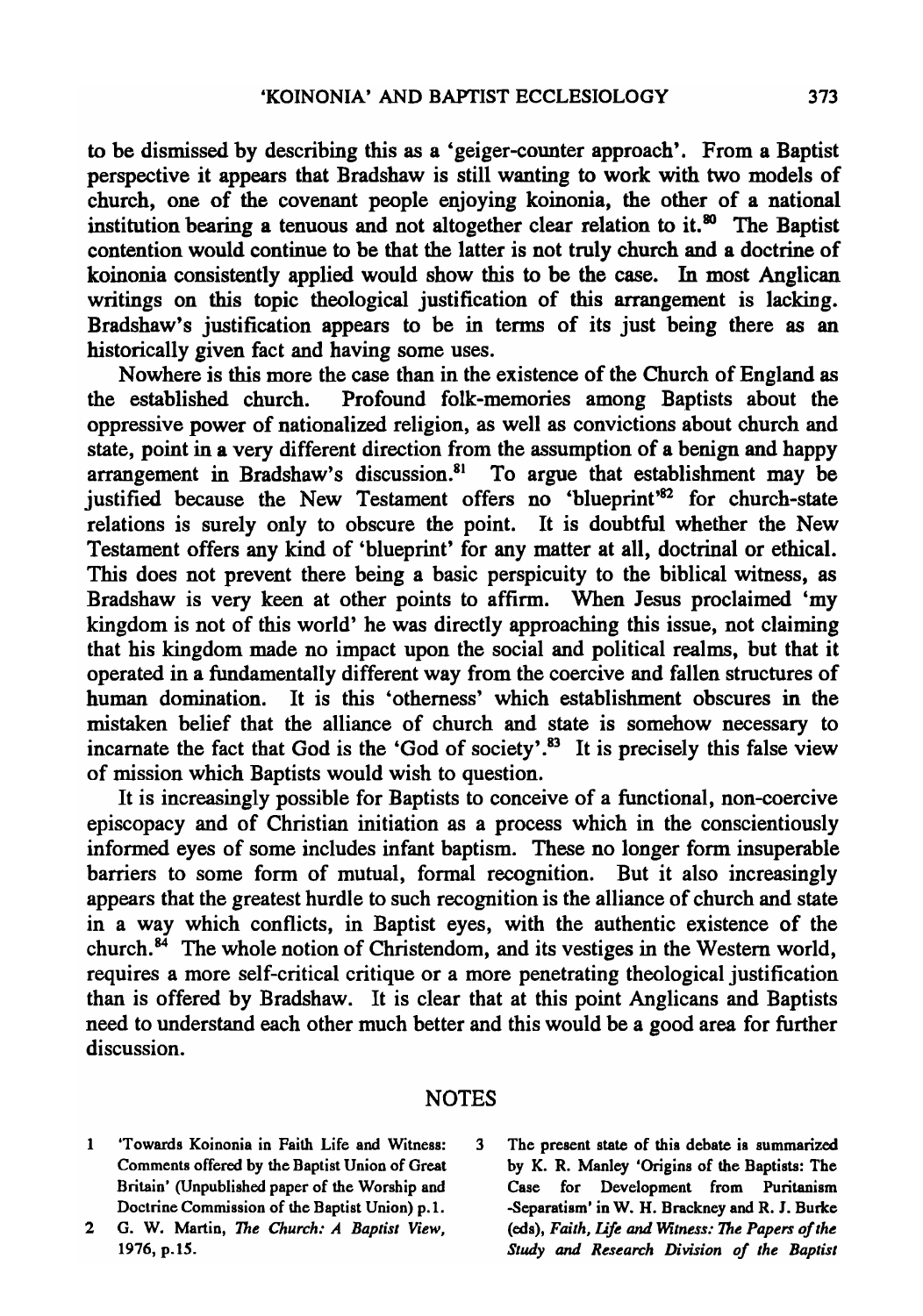*World AlliQIICe 1986-1990* , Birmingham, AlBbama, 1990, pp.56-69.

- 4 H. W. Robinson, The Life and Faith of the *Baptists,* 1927, p.l64.
- 5 K. W. Cements in P. Fiddea *et* al., *Bound to*  Love: The Covenant Basis of Baptist Life and *Mission*, 1985, p.57.
- 6 E. A. Payne, The *Fellowship of Believers:*  Baptist Thought and Practice Yesterday and *Today*, 1944 and 1952, pp.22-3.
- 7 W. *i.* McGlothlin; *Baptist Corifessions of Faith,*  Valley Forge, 1910, p.79.
- 8 R. C. Walton, *The Gathered Community*, 1946, p.l05.
- 9 *ibid.,* pp.53- 54.
- 10 Robinson, *op.cit.,* p.l06.
- 11 BU Report 'Baptists and Unity' in R. Hayden (cd.), *Baptist UnionDocUmenis 1948-19771980,*  p.165.
- 12 Robin80n, *op.cit.,* p.l03.
- 13 A. Dakin, *The Baptist View of the Church and Ministry,* 1944, p.5.
- 14 Walton, *op.cit.,* p.89~
- 15 John Smyth in H. L. McBeth, *A Sourcebook for Baptist Heritage*, Nashville, 1990, p.14.
- 16 Eg. BU Report 'The Report of the Commission on the Associations' in Hayden, *op.cit.,*  pp;lI7-120.
- 17 B. R. White (cd), *Association Records of the*  Particular Baptists of England, Wales and *Ireland to 1660 Part 3: The Abingdon* Association, pp. 126-7.
- 18 W. L. Lumpkin, *Baptist Confessions of Faith* Valley Forge, 1959, pp.I68-9.
- 19 Payne, *op.cit.,* p.30;
- 20 *ibid.*, p.36.
- 21 W. M. S. West in A. Gilmore (ed.), *The Pattern of the Church: A Baptist View;* 1963, p.44.
- 22 The famous Second London Confession of 1677 and 1688 is a Baptist aggiornamento of the Presbyterian Westminster Confession and the Congregationalist Savoy Declaration.
- 23 BU Report 'The Baptist Doctrine of the Church: A Statement approvcd by the Council of the Baptist Union of Great Britsin and Ireland, March 1948' in Hayden, op.cit., p.5.
- 24 Pay ne, *op.cit.,* p.18.
- 25 J. R. Coggina, *JOM Smytli's Congregation: English Separatism,* Mennoriit~ *lrifliience* mid *the Elect Nation*, Scottdale, 1991, p.22; B. R. White, *The English Separatist Tradition*, Oxford, 1971, pp.123 f.
- 26 W.T. Whitley, *A Jljstory of British Baptists,*  1923, p.20.
- 27 Payne, *op.cit.,* p.121.
- 28 B. R. White in D. Slater (cd.), *A Perspective on Baptistldentity,* 1987, p.20.
- 29 *ibid.,* p.23.
- 30 Dakin, *op.cit.,* p.19.
- 31 *ibid.;* p.27.
- 32 Robinson, op.cit., p.ix, p.2, pp.86-7.
- 33 *ibid.,* p.I48.
- 34 Robinson in Introduction to Pay ne, *op.cit.,* p.6.
- 35 Robinson, *The Life and Faith of the Baptists*, pp. 173-4.
- 36 *ibid.,* p.166.
- 37 *ibid.,* p.13.
- 38 *ibid.,* p.81.
- 39 *ibid.,* p.87.
- 40 *ibid.,* p.99.
- 41 *ibid.,* p.l07.
- 42 Walton, *op.cit.,* p.lIO.
- 43 J. Skoglund in L. G. Champion, Outlook for *Christianity: Essays presented to Dr Ernest A; Payne on the occasion of his retirement from the ojJice of General Secretary of the Baptist Union*  of Great Britain and Ireland, 1967, p.127.
- 44 Skoglund, ibid., pp.138-140.
- *45 Mlirtin,op.cit.,* p.21.
- 46 H. Cook, What Baptists Stand For, 1947, p.40.
- 47 ibid., p.42.
- *48 ibid.,* p.47.
- 49 *ibid.,58.*
- 50 *ibid.,* pp.634.
- 51 Walton, *op.cit.,* p.ill.
- 52 *ibid.,* p.175.
- 53 ibid., pp.167-8.
- 54 J. L. Garrett, *Baptist Church Discipline. A historical'introduction to the praCtices of Baptist churches* with particular attention to the Summary of Church Discipline adopted by the *Charleston Association, Nashville, 1962, p.49.*
- *S5 Baptist QUarterly (BO),* 17, 1958, p.351-361.
- 56 Child, *op.cit.,* p.352. "
- 57 *ibid.,* pp.358-359.
- 58 *ibid.*, pp.360-361.
- 59 Carte in Gilmore, *OUtline,* pp.96-6.
- 60 ibid.,p.l06.
- 61 K. W. Clements (cd.); *A Call To Mind: Baptist*  Essays Towards a Theology of Commitment, 1981, p.8.
- 62 P. S. Fiddea (cd.), *Bound to Love: 7heCovenant*  Basis of Baptist Life and Mission, 1985.
- 63 Cf. BU Report 'The Child and the Church' in R. Hayden, op.cit., p.205; P. Beasley-Murray, *Radical Believers: The Baptist Way of Being the Church,* Didcot, 1992, p.60.